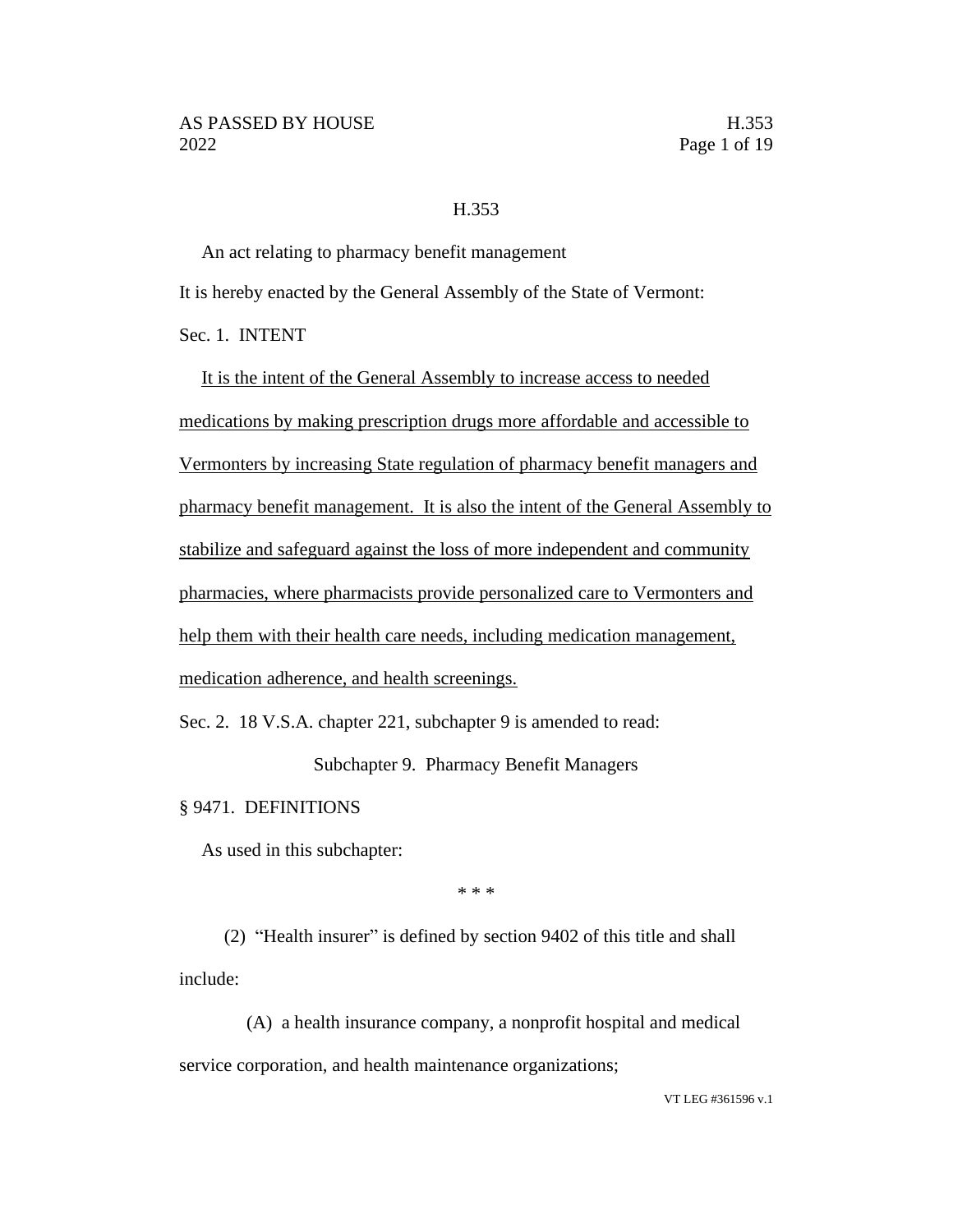(B) an employer, labor union, or other group of persons organized in Vermont that provides a health plan to beneficiaries who are employed or reside in Vermont; and

(C) the State of Vermont and any agent or instrumentality of the State that offers, administers, or provides financial support to State government; and

\* \* \*

(D) Medicaid, and any other public health care assistance program.

# § 9472. PHARMACY BENEFIT MANAGERS; REQUIRED PRACTICES WITH RESPECT TO HEALTH INSURERS AND COVERED

## VT LEG #361596 v.1 PERSONS (a) A pharmacy benefit manager that provides pharmacy benefit management for a health plan shall discharge its duties with reasonable care and diligence and be fair and truthful under the circumstances then prevailing that a pharmacy benefit manager acting in like capacity and familiar with such matters would use in the conduct of an enterprise of a like character and with like aims has a fiduciary duty to its health insurer client that includes a duty to be fair and truthful toward the health insurer, to act in the health insurer's best interests, and to perform its duties with care, skill, prudence, and diligence. In the case of a health benefit plan offered by a health insurer as defined by subdivision 9471(2)(A) of this title, the health insurer shall remain responsible for administering the health benefit plan in accordance with the health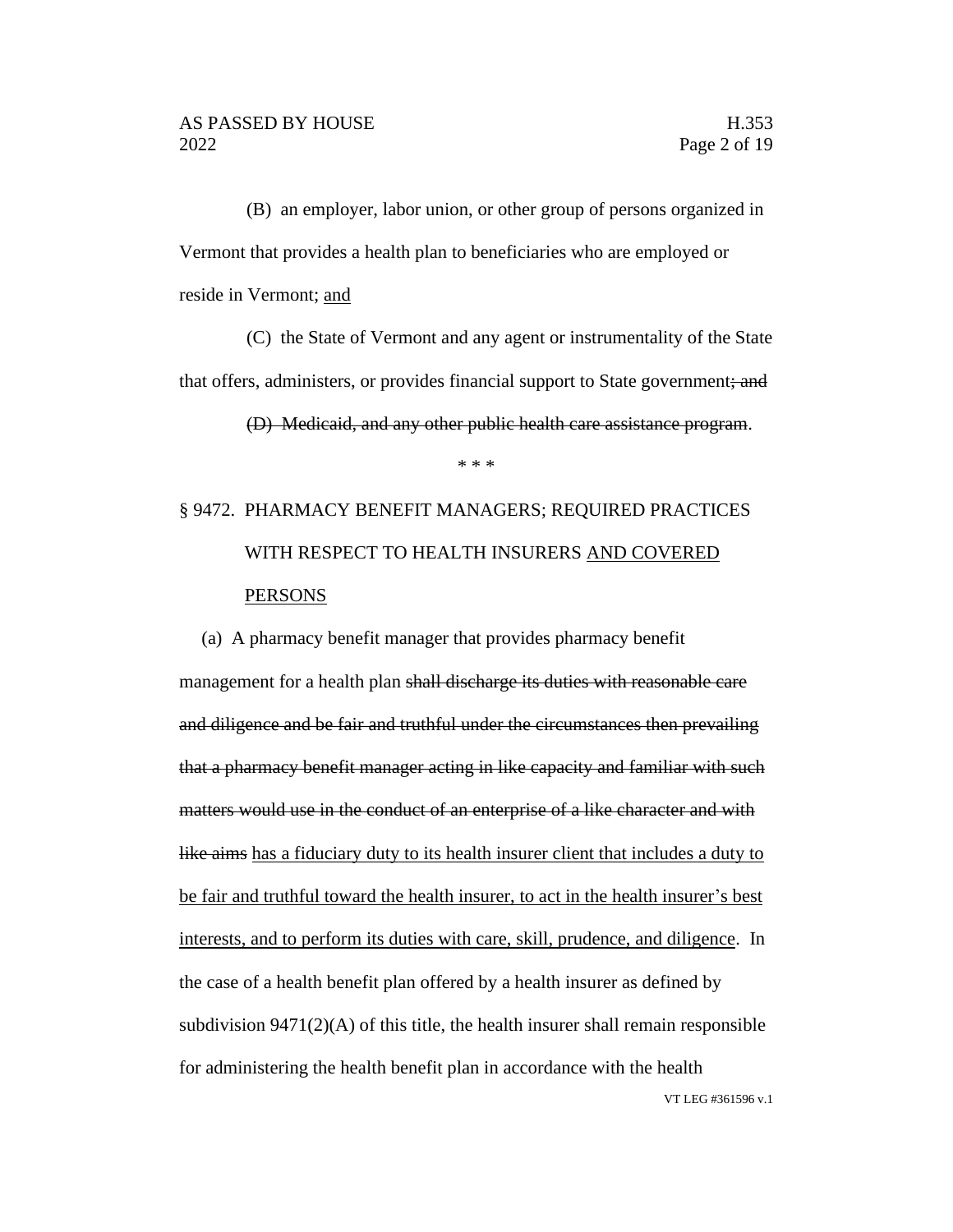insurance policy or subscriber contract or plan and in compliance with all applicable provisions of Title 8 and this title.

(b) A pharmacy benefit manager shall provide notice to the health insurer that the terms contained in subsection (c) of this section may be included in the contract between the pharmacy benefit manager and the health insurer.

(c) A pharmacy benefit manager that provides pharmacy benefit management for a health plan shall do all of the following:

(1) Provide all financial and utilization information requested by a health insurer relating to the provision of benefits to beneficiaries through that health insurer's health plan and all financial and utilization information relating to services to that health insurer. A pharmacy benefit manager providing information under this subsection may designate that material as confidential. Information designated as confidential by a pharmacy benefit manager and provided to a health insurer under this subsection may shall not be disclosed by the health insurer to any person without the consent of the pharmacy benefit manager, except that disclosure may be made by the health insurer:

(A) in a court filing under the consumer protection provisions of 9 V.S.A. chapter 63, provided that the information shall be filed under seal and that prior to the information being unsealed, the court shall give notice and an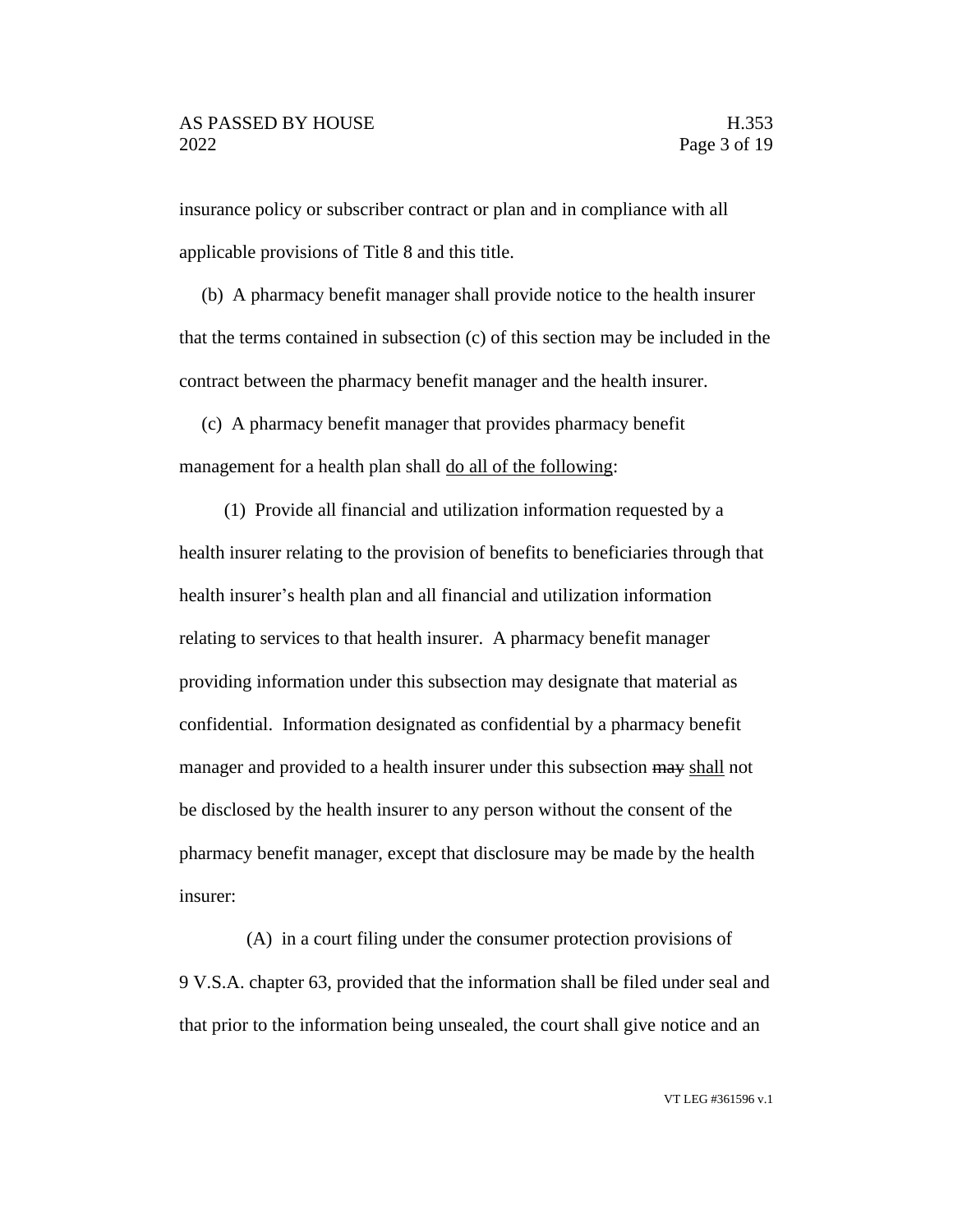opportunity to be heard to the pharmacy benefit manager on why the information should remain confidential;

(B) to State and federal government officials;

(C) when authorized by 9 V.S.A. chapter 63;

 $\left(\frac{C}{D}\right)$  when ordered by a court for good cause shown; or

 $(D)(E)$  when ordered by the Commissioner as to a health insurer as defined in subdivision  $9471(2)(A)$  of this title pursuant to the provisions of Title 8 and this title.

(2) Notify a health insurer in writing of any proposed or ongoing activity, policy, or practice of the pharmacy benefit manager that presents, directly or indirectly, any conflict of interest with the requirements of this section.

(3) With regard to the dispensation of a substitute prescription drug for a prescribed drug to a beneficiary in which the substitute drug costs more than the prescribed drug and the pharmacy benefit manager receives a benefit or payment directly or indirectly, disclose to the health insurer the cost of both drugs and the benefit or payment directly or indirectly accruing to the pharmacy benefit manager as a result of the substitution.

VT LEG #361596 v.1 (4) Unless the contract provides otherwise, if If the pharmacy benefit manager derives any payment or benefit for the dispensation of prescription drugs within the State based on volume of sales for certain prescription drugs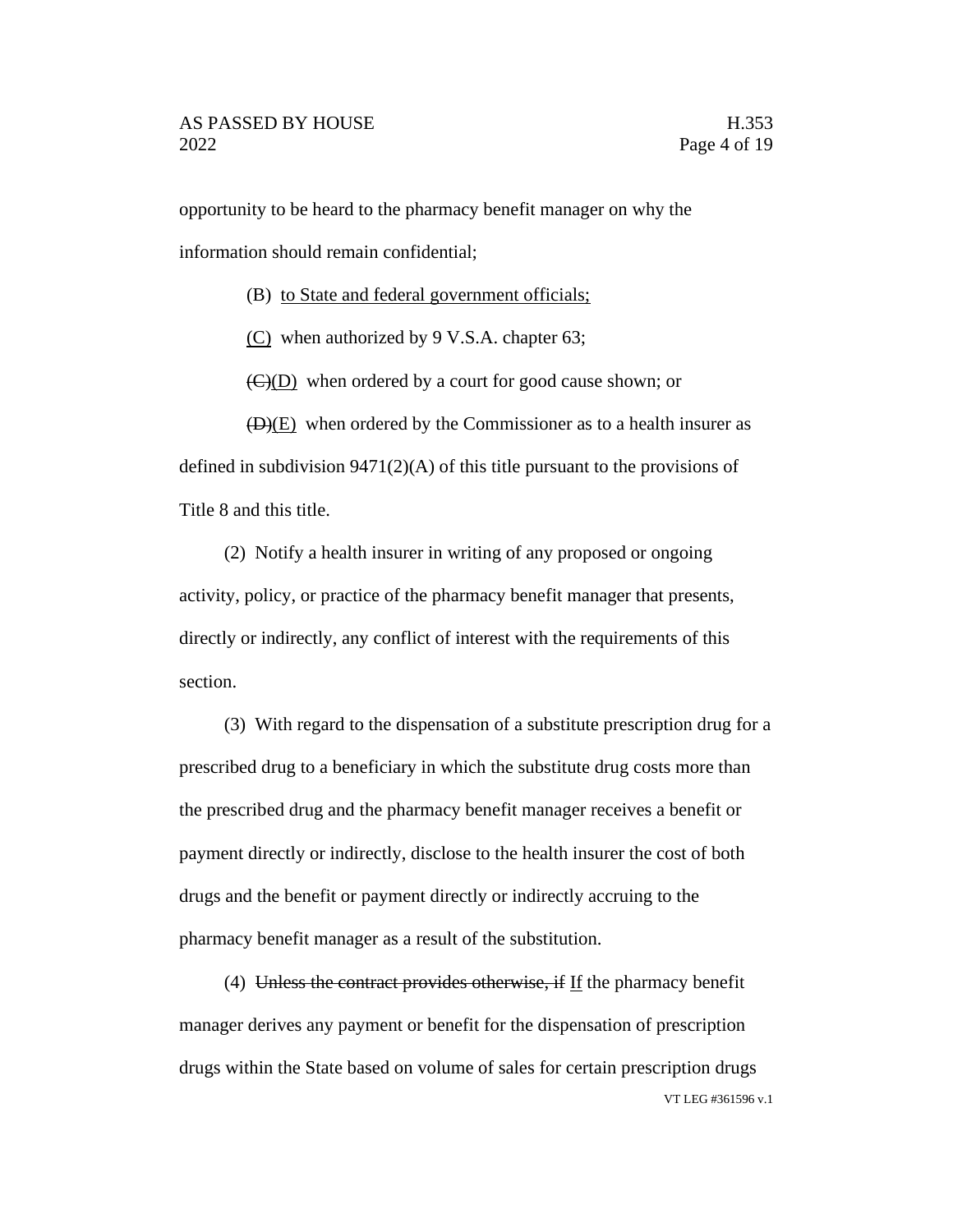or classes or brands of drugs within the State, pass that payment or benefit on in full to the health insurer.

(5) Disclose to the health insurer all financial terms and arrangements for remuneration of any kind that apply between the pharmacy benefit manager and any prescription drug manufacturer that relate to benefits provided to beneficiaries under or services to the health insurer's health plan, including formulary management and drug-switch programs, educational support, claims processing, and pharmacy network fees charged from retail pharmacies and data sales fees. A pharmacy benefit manager providing information under this subsection may designate that material as confidential. Information designated as confidential by a pharmacy benefit manager and provided to a health insurer under this subsection may shall not be disclosed by the health insurer to any person without the consent of the pharmacy benefit manager, except that disclosure may be made by the health insurer:

(A) in a court filing under the consumer protection provisions of 9 V.S.A. chapter 63, provided that the information shall be filed under seal and that prior to the information being unsealed, the court shall give notice and an opportunity to be heard to the pharmacy benefit manager on why the information should remain confidential;

- (B) when authorized by 9 V.S.A. chapter 63;
- (C) when ordered by a court for good cause shown; or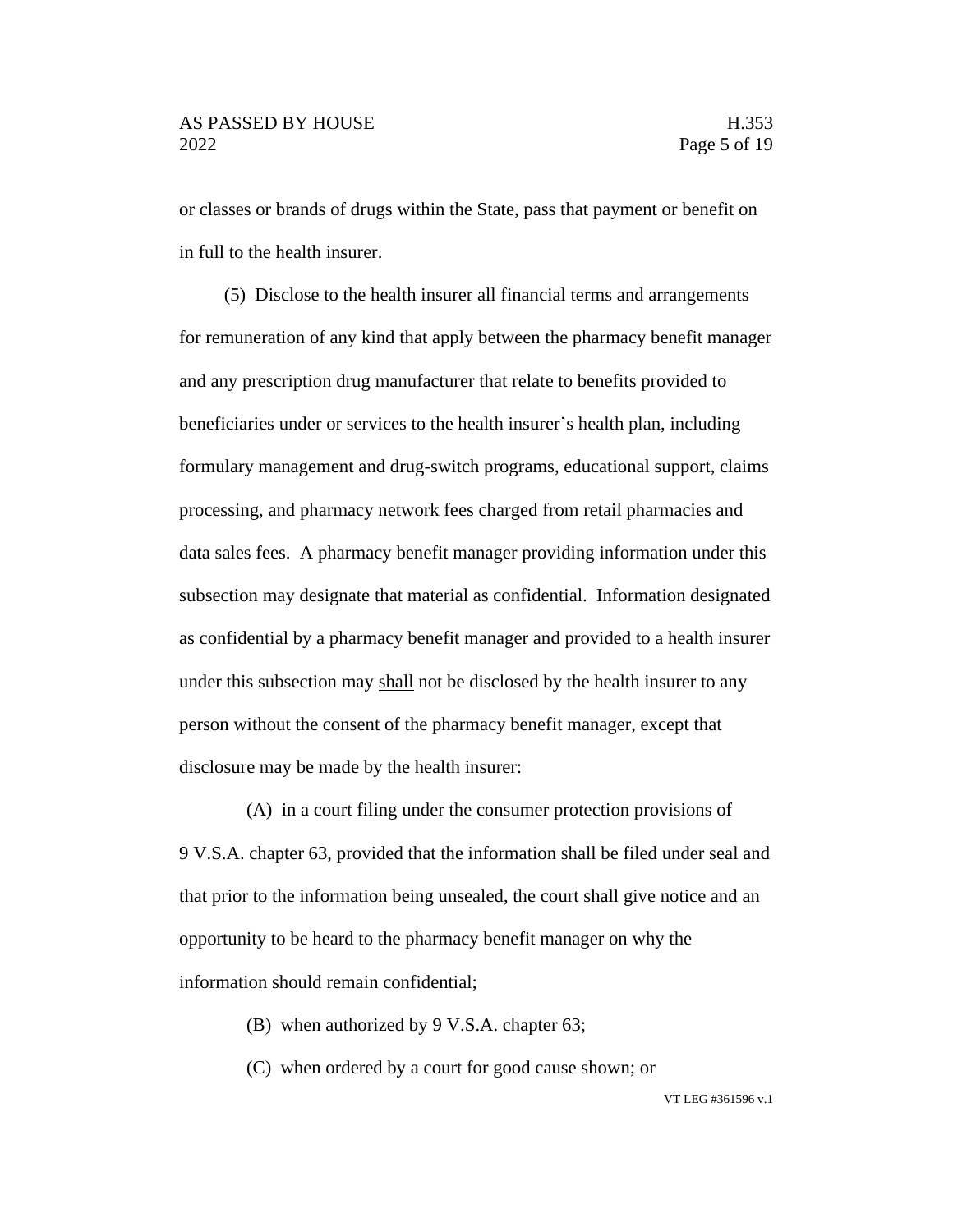(D) when ordered by the Commissioner as to a health insurer as defined in subdivision 9471(2)(A) of this title pursuant to the provisions of Title 8 and this title.

(d) At least annually, a pharmacy benefit manager that provides pharmacy benefit management for a health plan shall disclose to the health insurer, the Department of Financial Regulation, and the Green Mountain Care Board the aggregate amount the pharmacy benefit manager retained on all claims charged to the health insurer for prescriptions filled during the preceding calendar year in excess of the amount the pharmacy benefit manager reimbursed pharmacies.

(e) A pharmacy benefit manager contract with a health insurer shall not contain any provision purporting to reserve discretion to the pharmacy benefit manager to move a drug to a higher tier or remove a drug from its drug formulary any more frequently than two times per year.

(f)(1) A pharmacy benefit manager shall not require a covered person purchasing a covered prescription drug to pay an amount greater than the lesser of:

(A) the cost-sharing amount under the terms of the health benefit plan;

(B) the maximum allowable cost for the drug; or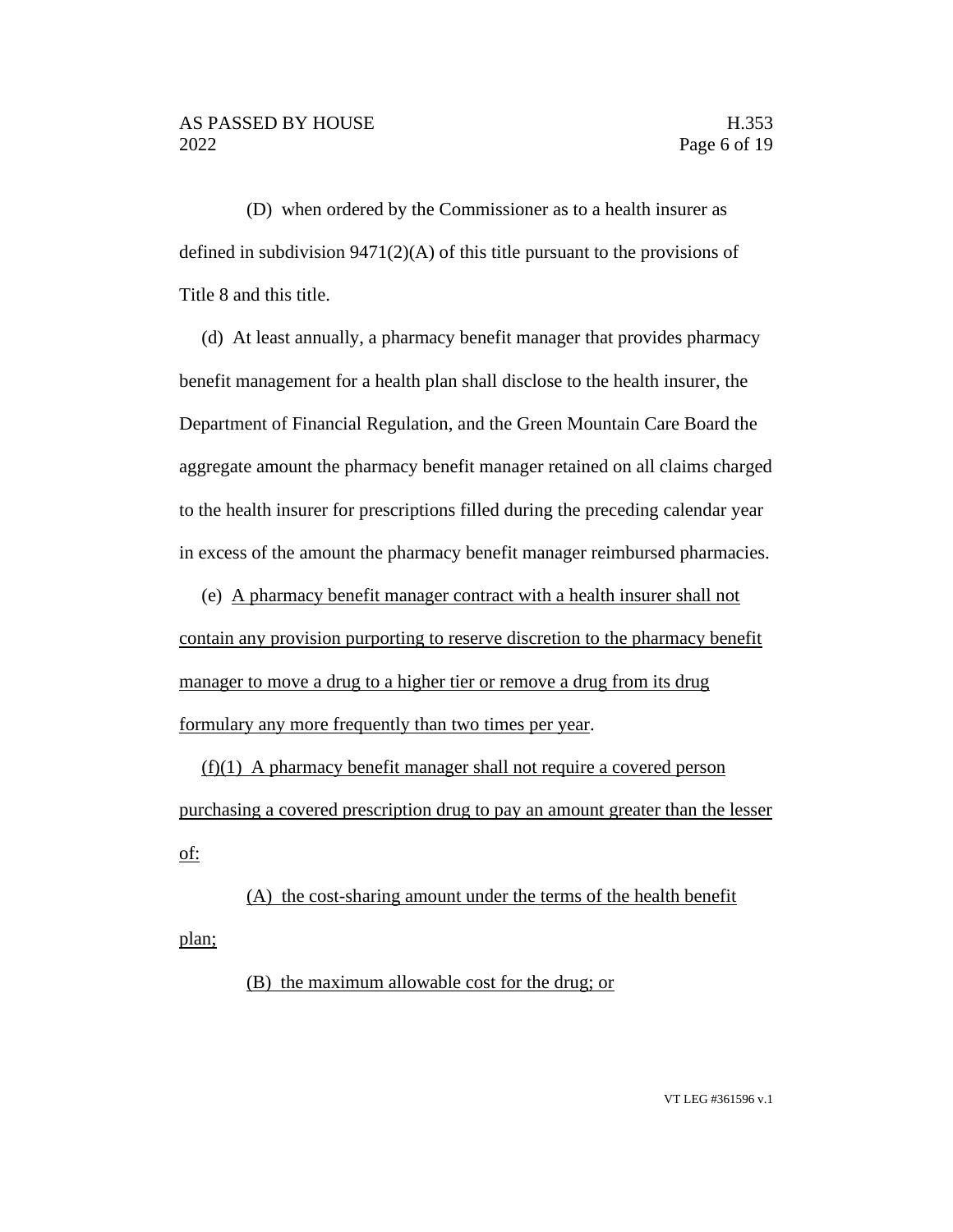(C) the amount the covered person would pay for the drug, after application of any known discounts, if the covered person were paying the cash price.

(2) Any amount paid by a covered person under subdivision (1) of this subsection shall be attributed toward any deductible and, to the extent consistent with Sec. 2707 of the Public Health Service Act (42 U.S.C. § 300gg-6), the annual out-of-pocket maximums under the covered person's health benefit plan.

(g) Compliance with the requirements of this section is required for pharmacy benefit managers entering into contracts with a health insurer in this State for pharmacy benefit management in this State.

§ 9473. PHARMACY BENEFIT MANAGERS; REQUIRED PRACTICES

### WITH RESPECT TO PHARMACIES

(a) Within 14 calendar days following receipt of a pharmacy claim, a pharmacy benefit manager or other entity paying pharmacy claims shall do one of the following:

(1) Pay or reimburse the claim.

(2) Notify the pharmacy in writing that the claim is contested or denied. The notice shall include specific reasons supporting the contest or denial and a description of any additional information required for the pharmacy benefit manager or other payer to determine liability for the claim.

VT LEG #361596 v.1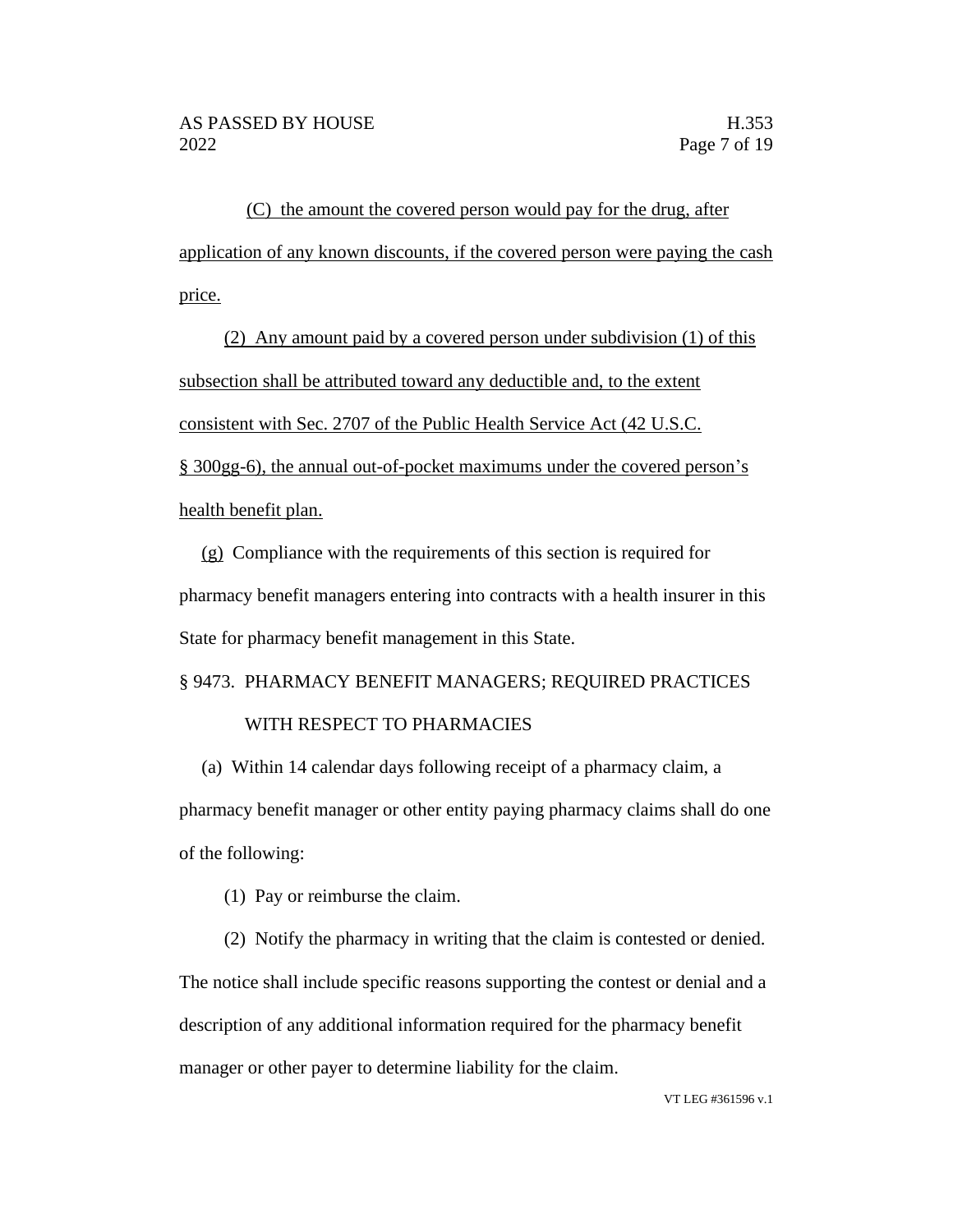(b) A participation contract between a pharmacy benefit manager and a pharmacist shall not prohibit, restrict, or penalize a pharmacy or pharmacist in any way from disclosing to any covered person any health care information that the pharmacy or pharmacist deems appropriate, including:

(1) the nature of treatment, risks, or alternatives to treatment;

(2) the availability of alternate therapies, consultations, or tests;

(3) the decision of utilization reviewers or similar persons to authorize or deny services;

(4) the process that is used to authorize or deny health care services; or

(5) information on finance incentives and structures used by the health insurer.

(c) A pharmacy benefit manager or other entity paying pharmacy claims shall not:

(1) impose a higher co-payment for a prescription drug than the copayment applicable to the type of drug purchased under the insured's health plan;

(2) impose a higher co-payment for a prescription drug than the maximum allowable cost for the drug;

(3) require a pharmacy to pass through any portion of the insured's copayment, or patient responsibility, to the pharmacy benefit manager or other payer;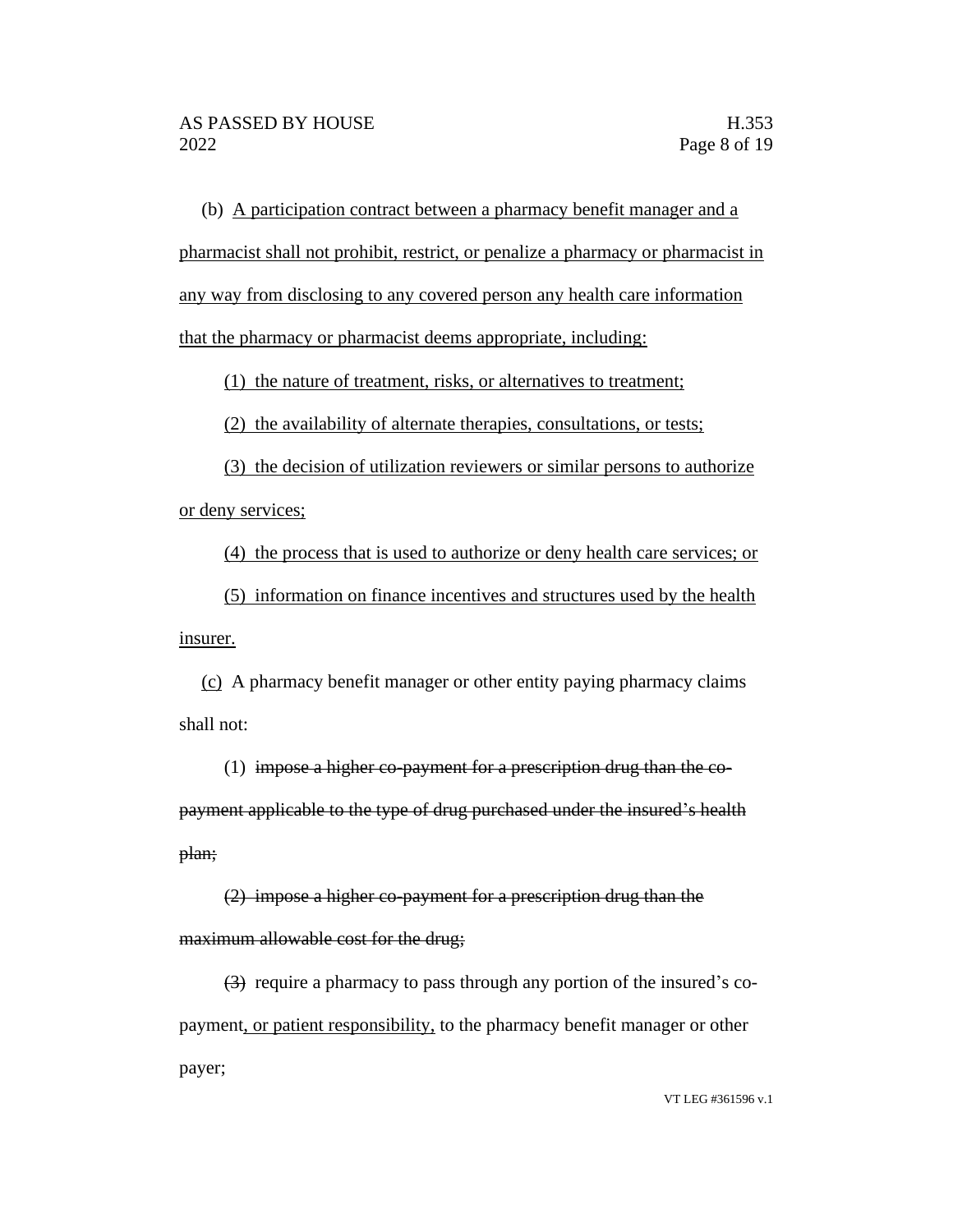(2) prohibit a pharmacy or pharmacist from discussing information regarding the total cost for pharmacist services for a prescription drug;

 $(4)(3)$  prohibit or penalize a pharmacy or pharmacist for providing information to an insured regarding the insured's cost-sharing amount for a prescription drug; or

 $(5)(4)$  prohibit or penalize a pharmacy or pharmacist for the pharmacist or other pharmacy employee disclosing to an insured the cash price for a prescription drug or selling a lower cost drug to the insured if one is available.

(d) A pharmacy benefit manager contract with a participating pharmacist or pharmacy shall not prohibit, restrict, or limit disclosure of information to the Commissioner, law enforcement, or State and federal government officials, provided that:

(1) the recipient of the information represents that the recipient has the authority, to the extent provided by State or federal law, to maintain proprietary information as confidential; and

(2) prior to disclosure of information designated as confidential, the pharmacist or pharmacy:

(A) marks as confidential any document in which the information appears; and

(B) requests confidential treatment for any oral communication of the information.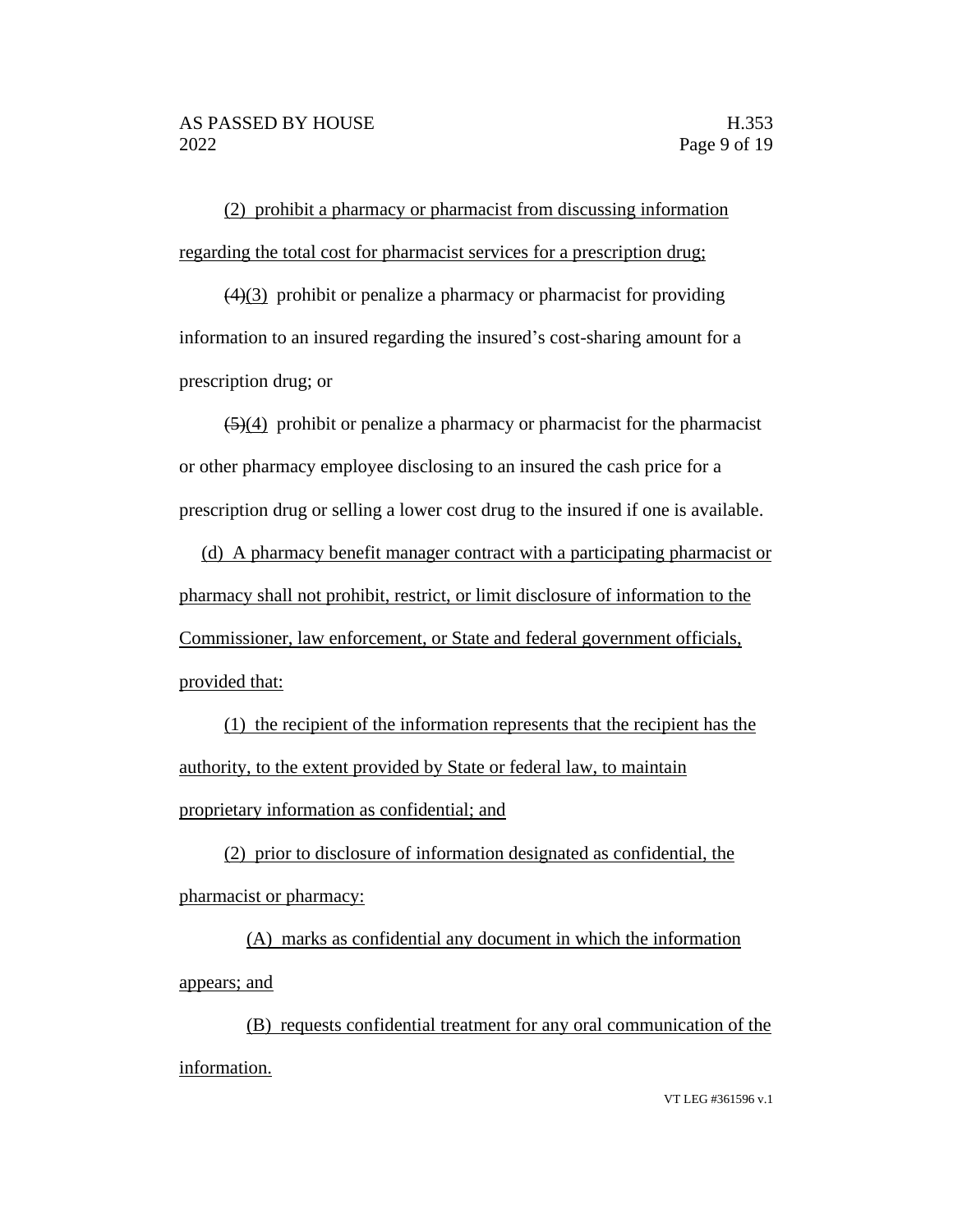(e) A pharmacy benefit manager shall not terminate a contract with or penalize a pharmacist or pharmacy due to the pharmacist or pharmacy:

(1) disclosing information about pharmacy benefit manager practices, except for information determined to be a trade secret under State law or by the Commissioner, when disclosed in a manner other than in accordance with subsection (d) of this section; or

(2) sharing any portion of the pharmacy benefit manager contract with the Commissioner pursuant to a complaint or query regarding the contract's compliance with the provisions of this chapter.

 $\left(\frac{c}{c}\right)$  For each drug for which a pharmacy benefit manager establishes a maximum allowable cost in order to determine the reimbursement rate, the pharmacy benefit manager shall do all of the following:

(1) Make available, in a format that is readily accessible and understandable by a pharmacist, the actual maximum allowable cost for each drug and the source used to determine the maximum allowable cost, which shall not be dependent upon individual beneficiary identification or benefit stage.

(2) Update the maximum allowable cost at least once every seven calendar days. In order to be subject to maximum allowable cost, a drug must be widely available for purchase by all pharmacies in the State, without

VT LEG #361596 v.1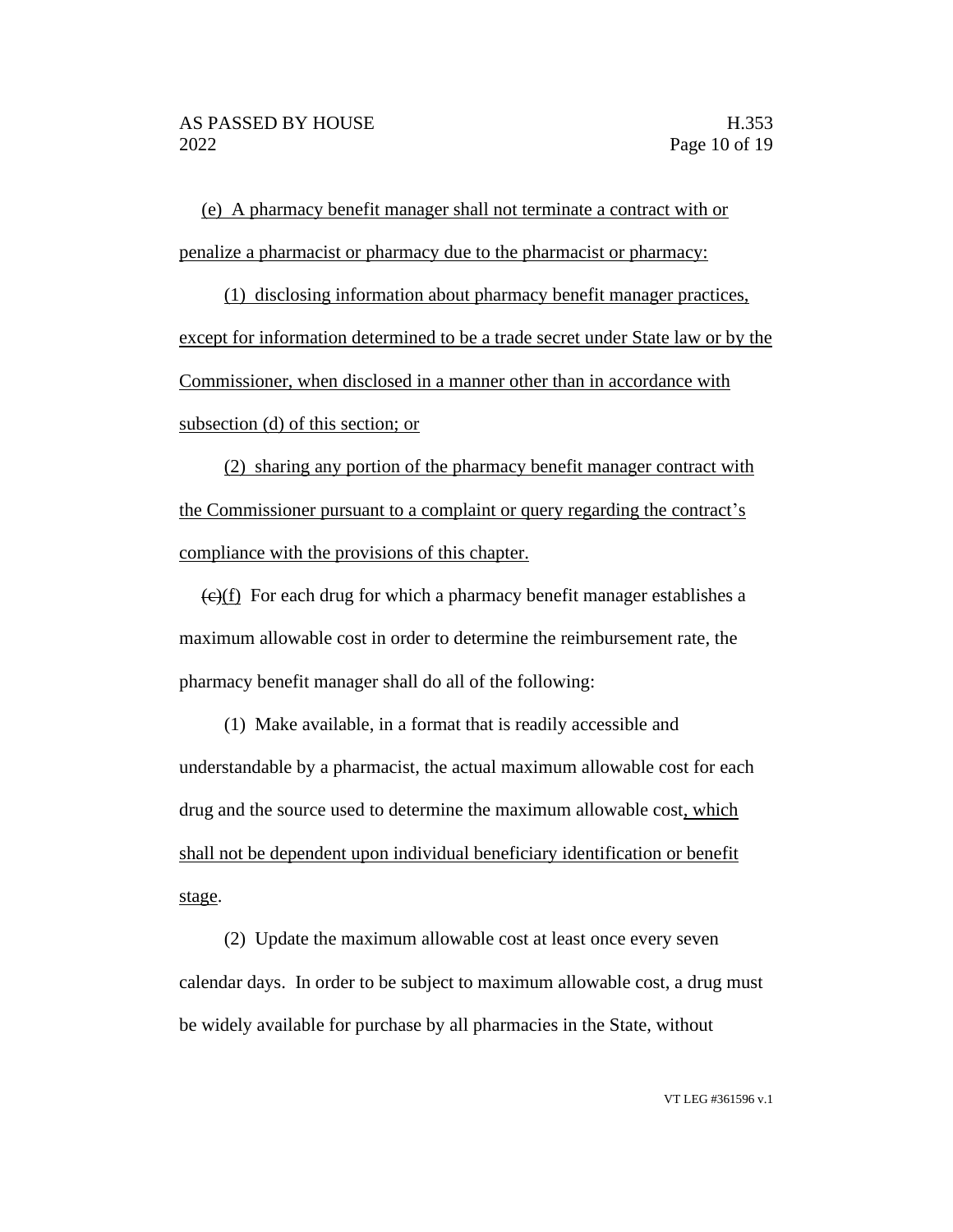limitations, from national or regional wholesalers and must not be obsolete or temporarily unavailable.

(3) Establish or maintain a reasonable administrative appeals process to allow a dispensing pharmacy provider to contest a listed maximum allowable cost.

 $(4)$ (A) Respond in writing to any appealing pharmacy provider within 10 calendar days after receipt of an appeal, provided that, except as provided in subdivision (B) of this subdivision (4), a dispensing pharmacy provider shall file any appeal within 10 calendar days from the date its claim for reimbursement is adjudicated.

(B) A pharmacy benefit manager shall allow a dispensing pharmacy provider to appeal after the 10-calendar-day appeal period set forth in subdivision (A) of this subdivision (4) if the prescription claim is subject to an audit initiated by the pharmacy benefit manager or its auditing agent.

(5) For a denied appeal, provide the reason for the denial and identify the national drug code and a Vermont-licensed wholesaler of an equivalent drug product that may be purchased by contracted pharmacies at or below the maximum allowable cost.

(6) For an appeal in which the appealing pharmacy is successful:

(A) make the change in the maximum allowable cost within 30 business days after the redetermination; and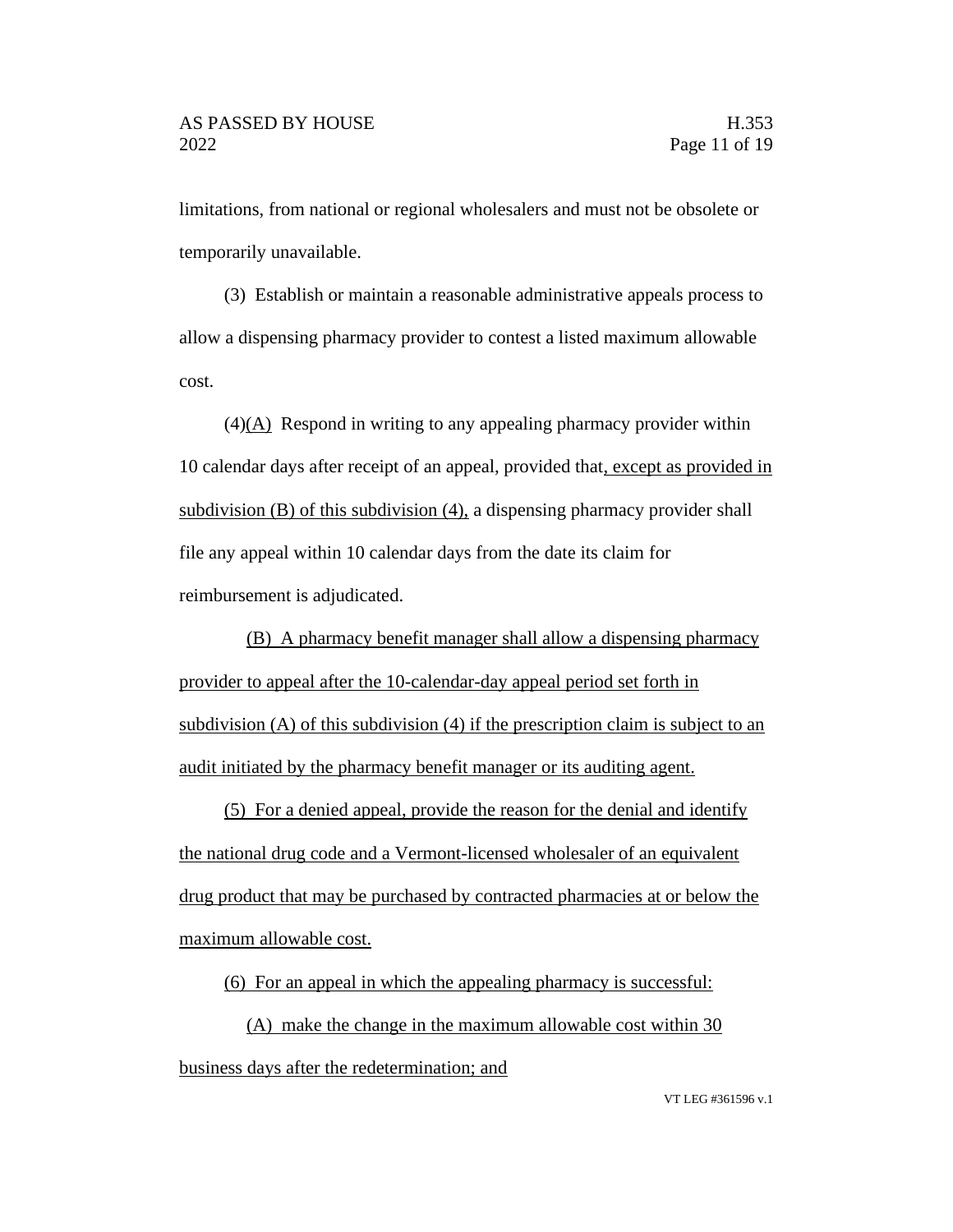(B) allow the appealing pharmacy or pharmacist to reverse and rebill the claim in question.

 $(d)(g)$  A pharmacy benefit manager shall not:

(1) require a claim for a drug to include a modifier or supplemental transmission, or both, to indicate that the drug is a 340B drug unless the claim is for payment, directly or indirectly, by Medicaid; or

(2) restrict access to a pharmacy network or adjust reimbursement rates based on a pharmacy's participation in a 340B contract pharmacy arrangement.

(h)(1) A pharmacy benefit manager or other third party that reimburses a 340B covered entity for drugs that are subject to an agreement under 42 U.S.C. § 256b through the 340B drug pricing program shall not reimburse the 340B covered entity for pharmacy-dispensed drugs at a rate lower than that paid for the same drug to pharmacies that are not 340B covered entities, and the pharmacy benefit manager shall not assess any fee, charge-back, or other adjustment on the 340B covered entity on the basis that the covered entity participates in the 340B program as set forth in 42 U.S.C. § 256b.

(2) With respect to a patient who is eligible to receive drugs that are subject to an agreement under 42 U.S.C. § 256b through the 340B drug pricing program, a pharmacy benefit manager or other third party that makes payment for the drugs shall not discriminate against a 340B covered entity in a manner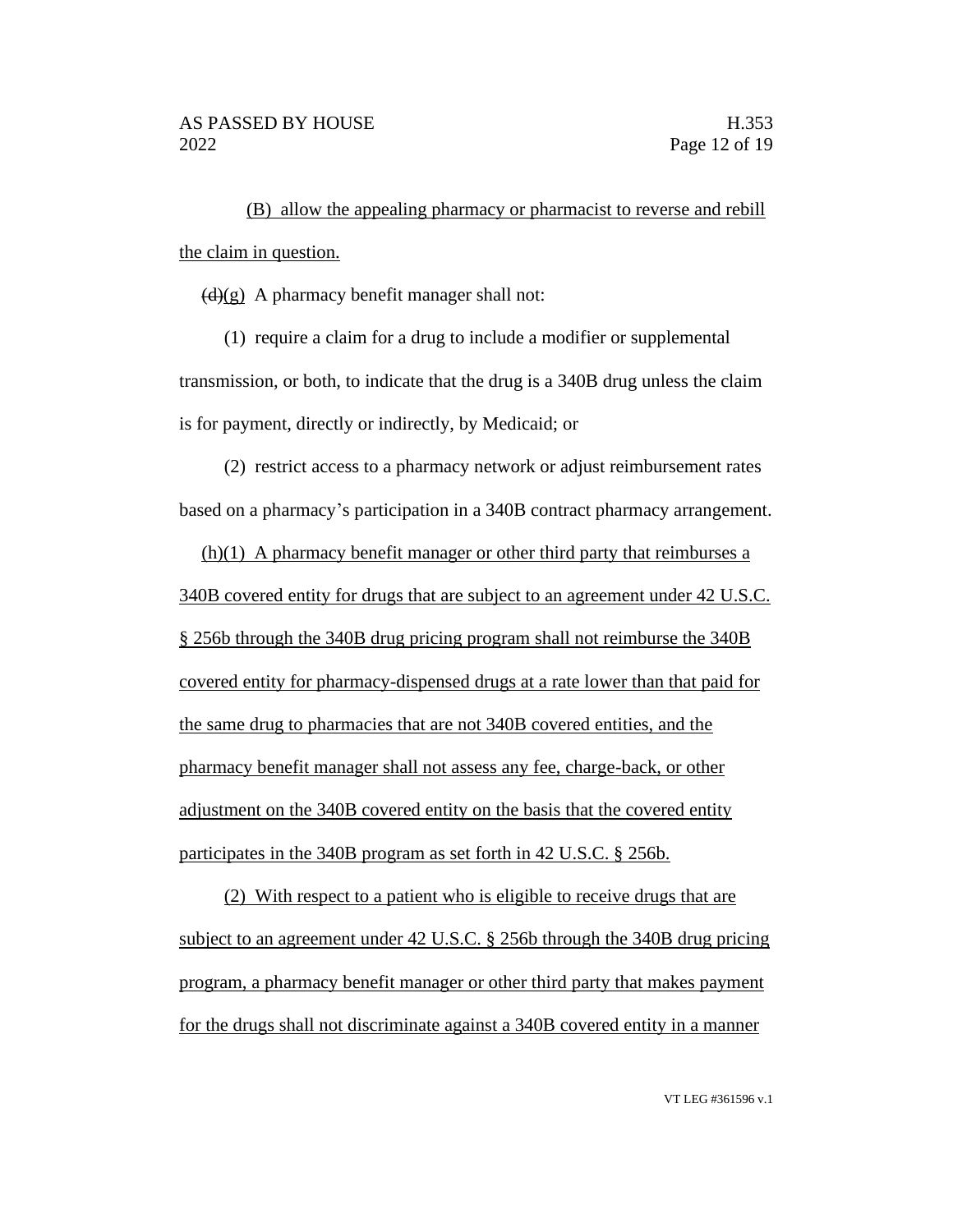that prevents or interferes with the patient's choice to receive the drugs from the 340B covered entity.

(i) A pharmacy benefit manager shall not reimburse a pharmacy or pharmacist in this State an amount less than the amount the pharmacy benefit manager reimburses a pharmacy benefit manager affiliate for providing the same pharmacist services.

(j) A pharmacy benefit manager shall not restrict, limit, or impose requirements on a licensed pharmacy in excess of those set forth by the Vermont Board of Pharmacy or by other State or federal law, nor shall it withhold reimbursement for services on the basis of noncompliance with participation requirements.

(k) A pharmacy benefit manager shall provide notice to all participating pharmacies prior to changing its drug formulary.

Sec. 3. 18 V.S.A. § 3802 is amended to read:

§ 3802. PHARMACY RIGHTS DURING AN AUDIT

Notwithstanding any provision of law to the contrary, whenever a health insurer, a third-party payer, or an entity representing a responsible party conducts an audit of the records of a pharmacy, the pharmacy shall have a right to all of the following:

\* \* \*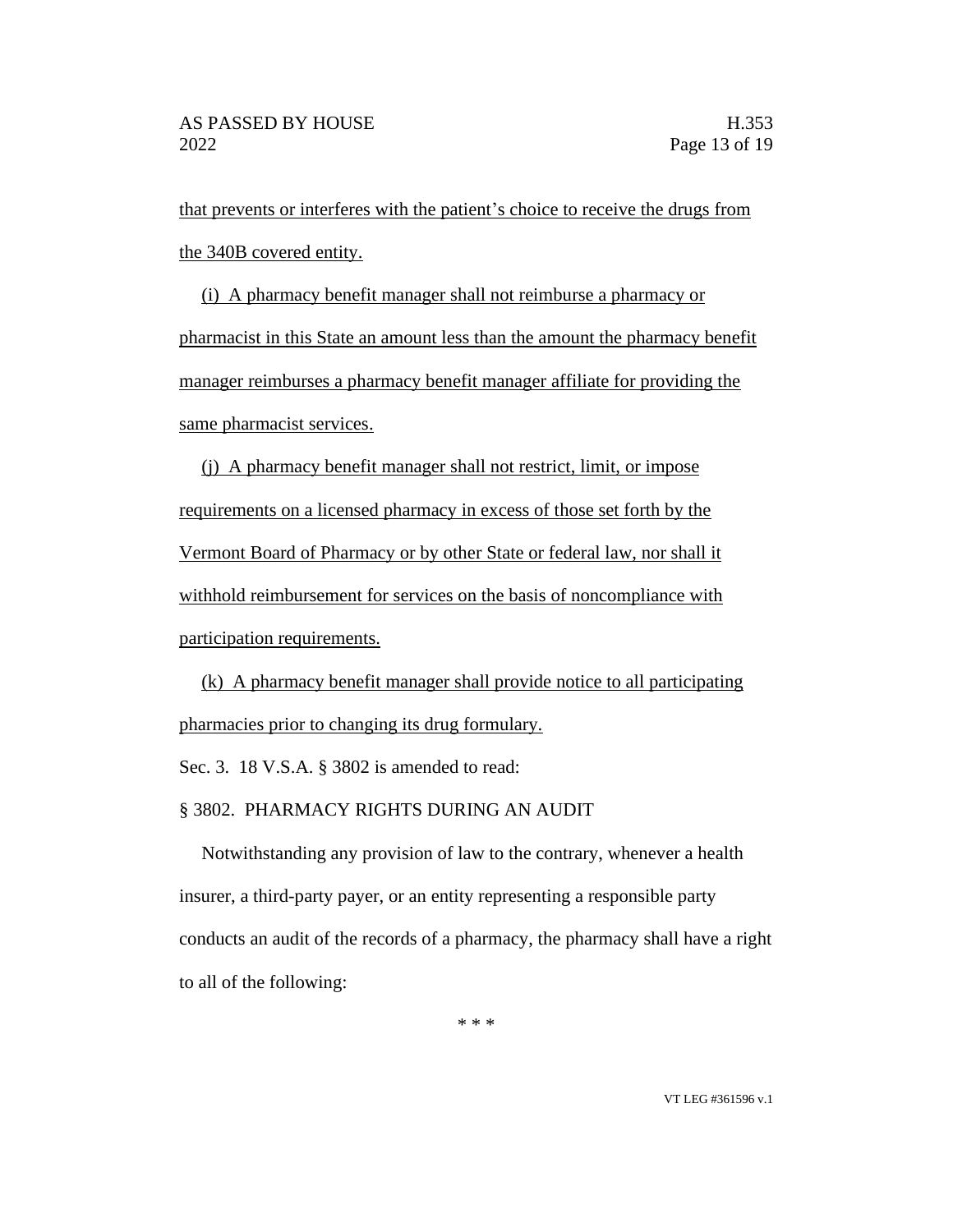(2) If an audit is to be conducted on-site at a pharmacy, the entity conducting the audit:

(A) shall give the pharmacy at least 14 days' advance written notice of the audit and the specific prescriptions to be included in the audit; and

(B) may shall not audit a pharmacy on Mondays or on weeks

containing a federal holiday, unless the pharmacy agrees to alternative timing for the audit.; and

(3) Not to have an entity

(C) shall not audit claims that:

 $(A)(i)$  were submitted to the pharmacy benefit manager more than 18 months prior to the date of the audit, unless:

 $(i)(I)$  required by federal law; or

 $(ii)(II)$  the originating prescription was dated within the 24-

month period preceding the date of the audit; or

 $(B)(ii)$  exceed 200 selected prescription claims.

(3) If any audit is to be conducted remotely, the entity conducting the audit:

(A) shall give the pharmacy at least seven business days following the pharmacy's confirmation of receipt of the notice of the audit to respond to the audit; and

(B) shall not audit claims that: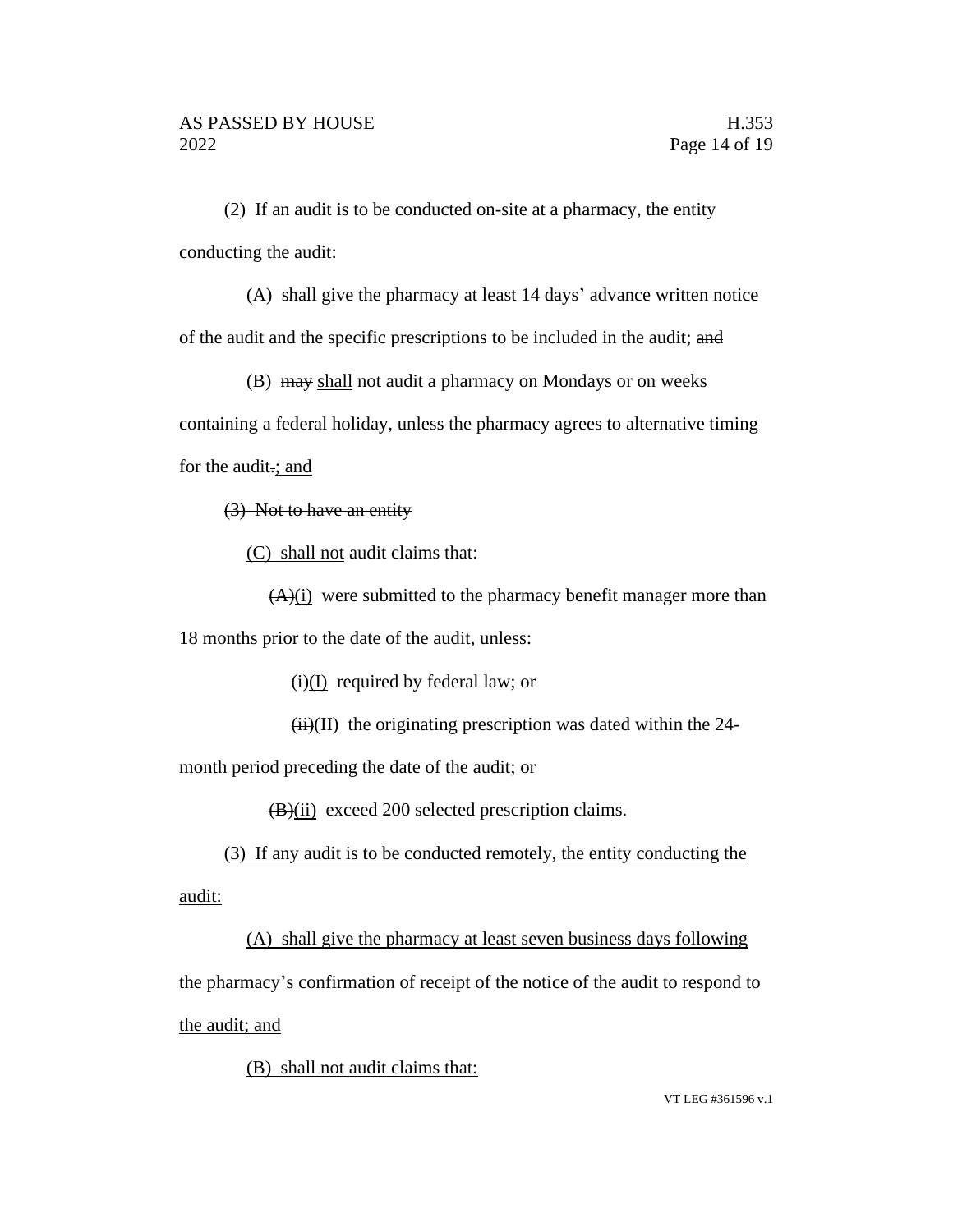(i) were submitted to the pharmacy benefit manager more than three months prior to the date of the audit or on a date earlier than that for which the pharmacy could electronically retransmit a corrected claim; or

(ii) exceed five selected prescription claims.

\* \* \*

(19) To have the preliminary audit report delivered to the pharmacy within 60 30 days following the conclusion of the audit pharmacy's preliminary response.

\* \* \*

(21) To have a final audit report delivered to the pharmacy within 120 30 days after the end of the appeals period, as required by section 3803 of this title.

\* \* \*

(24) To have all payment data related to audited claims, including:

(A) payment amount;

(B) any direct and indirect remuneration (DIR) or generic effective rate (GER) fees assessed or other financial offsets;

(C) date of electronic payment or check date and number;

(D) the specific contracted reimbursement basis for each claim,

including its basis, such as maximum allowable cost (MAC), wholesale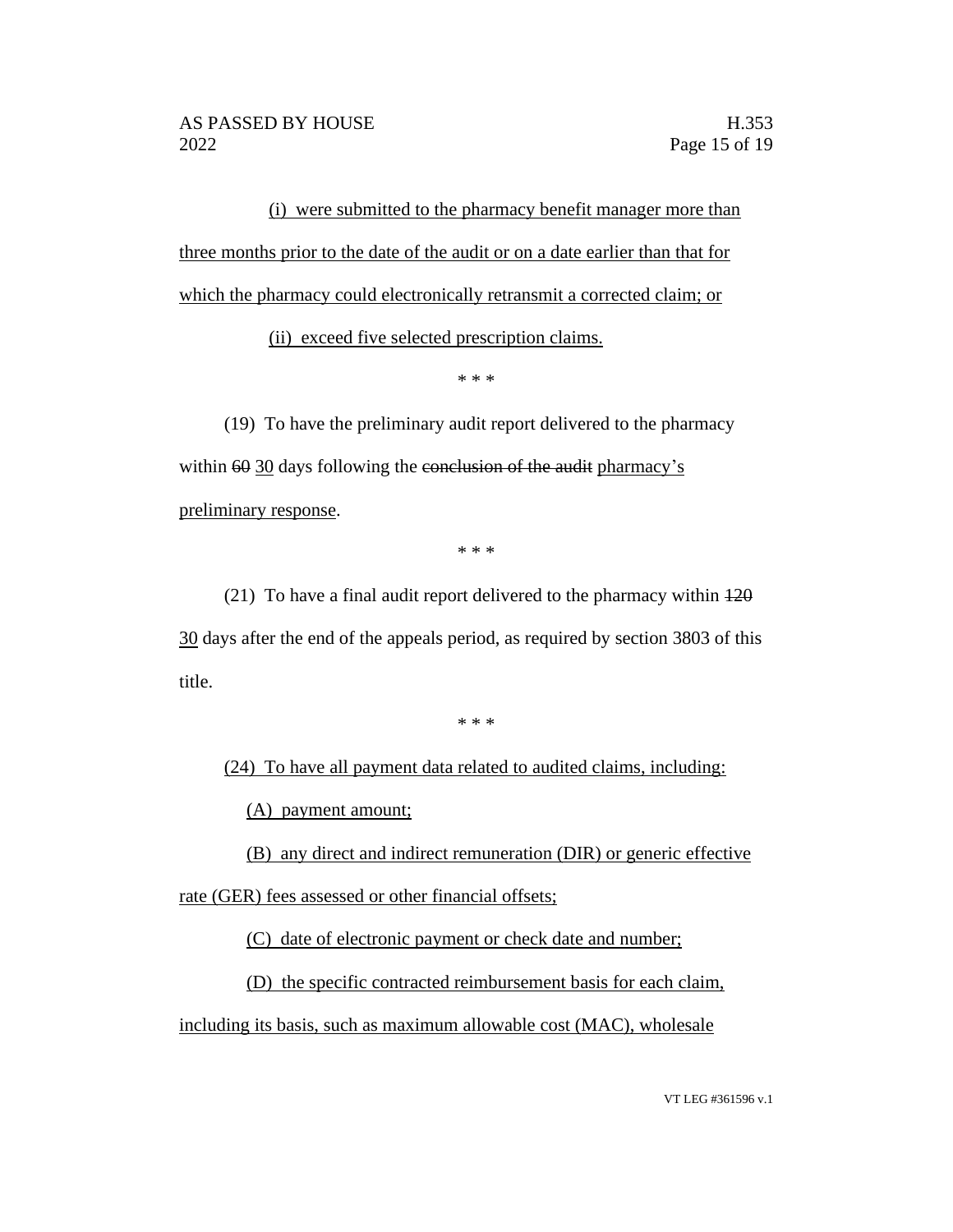acquisition cost (WAC), average wholesale price (AWP), or average manufacturer price (AMP); and

(E) the respective values used to calculate each claim payment. Sec. 4. 8 V.S.A. § 4089*j* is amended to read:

§ 4089j. RETAIL PHARMACIES; FILLING OF PRESCRIPTIONS

\* \* \*

 $(d)(1)$  A health insurer or pharmacy benefit manager shall permit a beneficiary of a plan offered by the health insurer to fill a prescription at the innetwork pharmacy of the beneficiary's choice and, except with respect to pharmacies owned or operated, or both, by a health care facility, as defined in 18 V.S.A. § 9432, shall not impose differential cost-sharing requirements based on the choice of pharmacy or otherwise promote the use of one pharmacy over another.

(2) A health insurer or pharmacy benefit manager shall permit a participating network pharmacy to perform all pharmacy services within the lawful scope of the profession of pharmacy as set forth in 26 V.S.A. chapter 36.

VT LEG #361596 v.1 (3) A health insurer or pharmacy benefit manager shall adhere to the definitions of prescription drugs and the requirements and guidance regarding the pharmacy profession established by State and federal law and the Vermont Board of Pharmacy and shall not establish classifications of or distinctions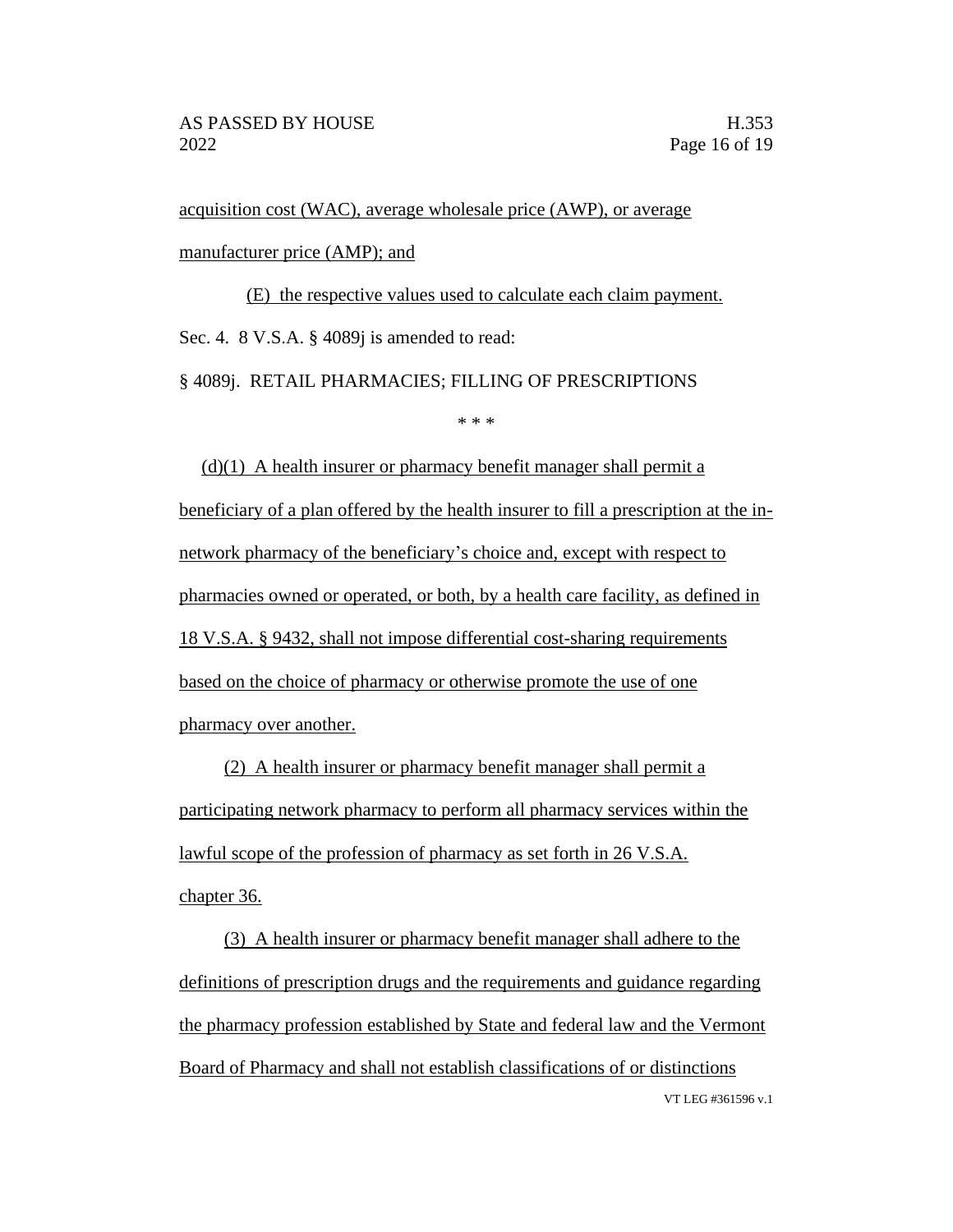between prescription drugs, impose penalties on prescription drug claims, attempt to dictate the behavior of pharmacies or pharmacists, or place restrictions on pharmacies or pharmacists that are more restrictive than or inconsistent with State or federal law or with rules adopted or guidance provided by the Board of Pharmacy.

(4) The provisions of this subsection shall not apply to Medicaid.

Sec. 5. DEPARTMENT OF FINANCIAL REGULATION; PHARMACY

### BENEFIT MANAGEMENT; REPORT

(a) The Department of Financial Regulation, in consultation with interested stakeholders, shall consider:

(1) whether pharmacy benefit managers should be required to be licensed to operate in this State;

(2) whether pharmacy benefit managers should be prohibited from conducting or participating in spread pricing;

(3) in collaboration with the Board of Pharmacy, whether any

amendments to the Board's rules are needed to reflect necessary distinctions or appropriate limitations on pharmacist scope of practice;

(4) whether there should be a minimum dispensing fee that pharmacy benefit managers and health insurers must pay to pharmacies and pharmacists for dispensing prescription drugs;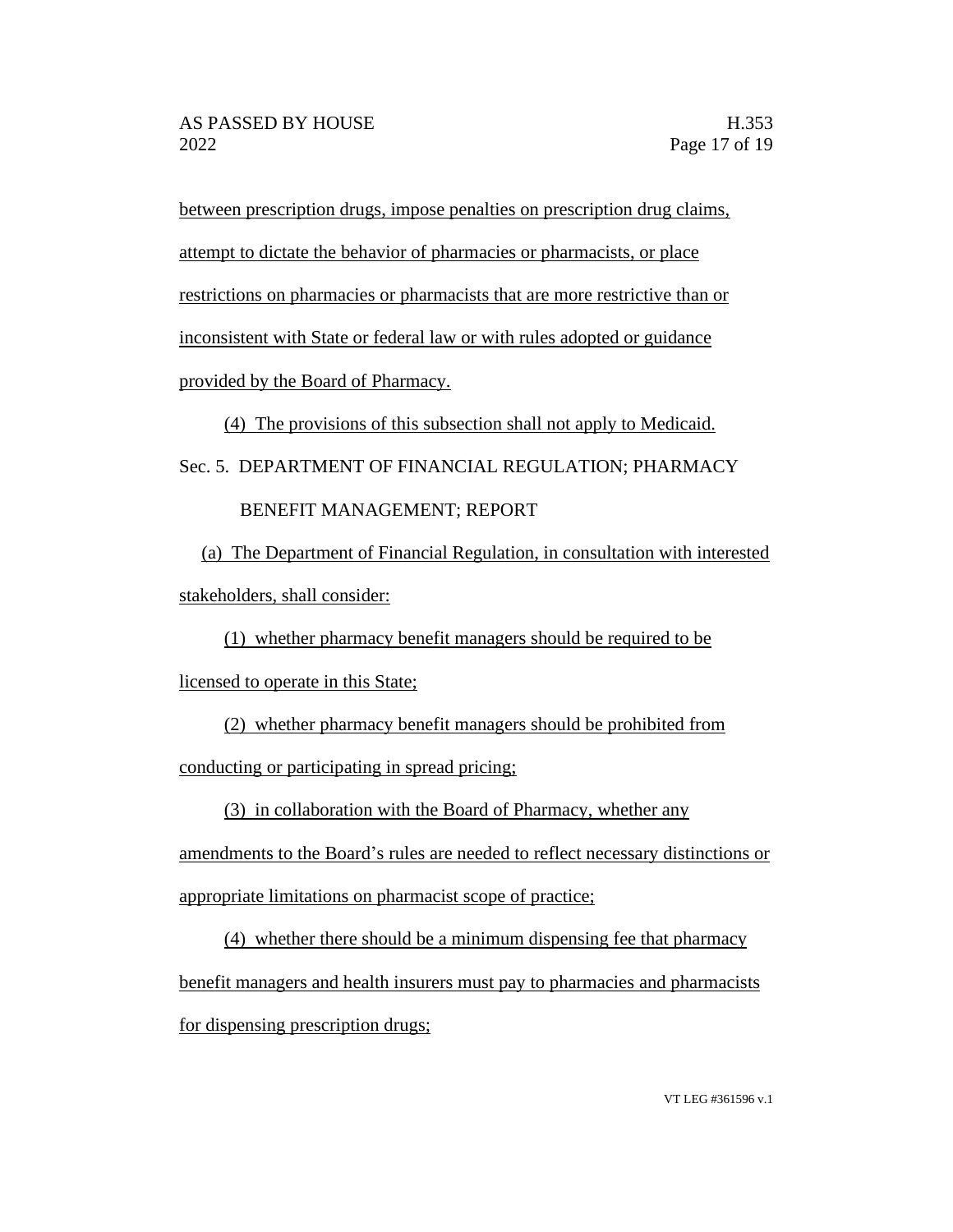(5) how a pharmacy should be reimbursed for a claim if a pharmacy benefit manager denies a pharmacy's appeal in whole or in part, including whether the pharmacy should be allowed to submit a claim to the health insurer for the balance between the pharmacy benefit manager's reimbursement and the pharmacy's reasonable acquisition cost plus a dispensing fee;

(6) whether there is a problem in Vermont of pharmacies soliciting health insurance plan beneficiaries directly to market the pharmacy's services and, if so, how best to address the problem; and

(7) other issues relating to pharmacy benefit management and its effects on Vermonters, on pharmacies and pharmacists, and on health insurance in this State.

(b) On or before January 15, 2023, the Department of Financial Regulation shall provide its findings and recommendations regarding the issues described in subsection (a) of this section to the House Committee on Health Care and the Senate Committees on Health and Welfare and on Finance.

Sec. 6. APPLICABILITY

VT LEG #361596 v.1 (a) The provisions of Sec. 2 of this act (18 V.S.A. chapter 221, subchapter 9, pharmacy benefit managers) shall apply to a contract or health plan issued, offered, renewed, recredentialed, amended, or extended on or after the effective date of this act, including any health insurer that performs claims processing or other prescription drug or device services through a third party.